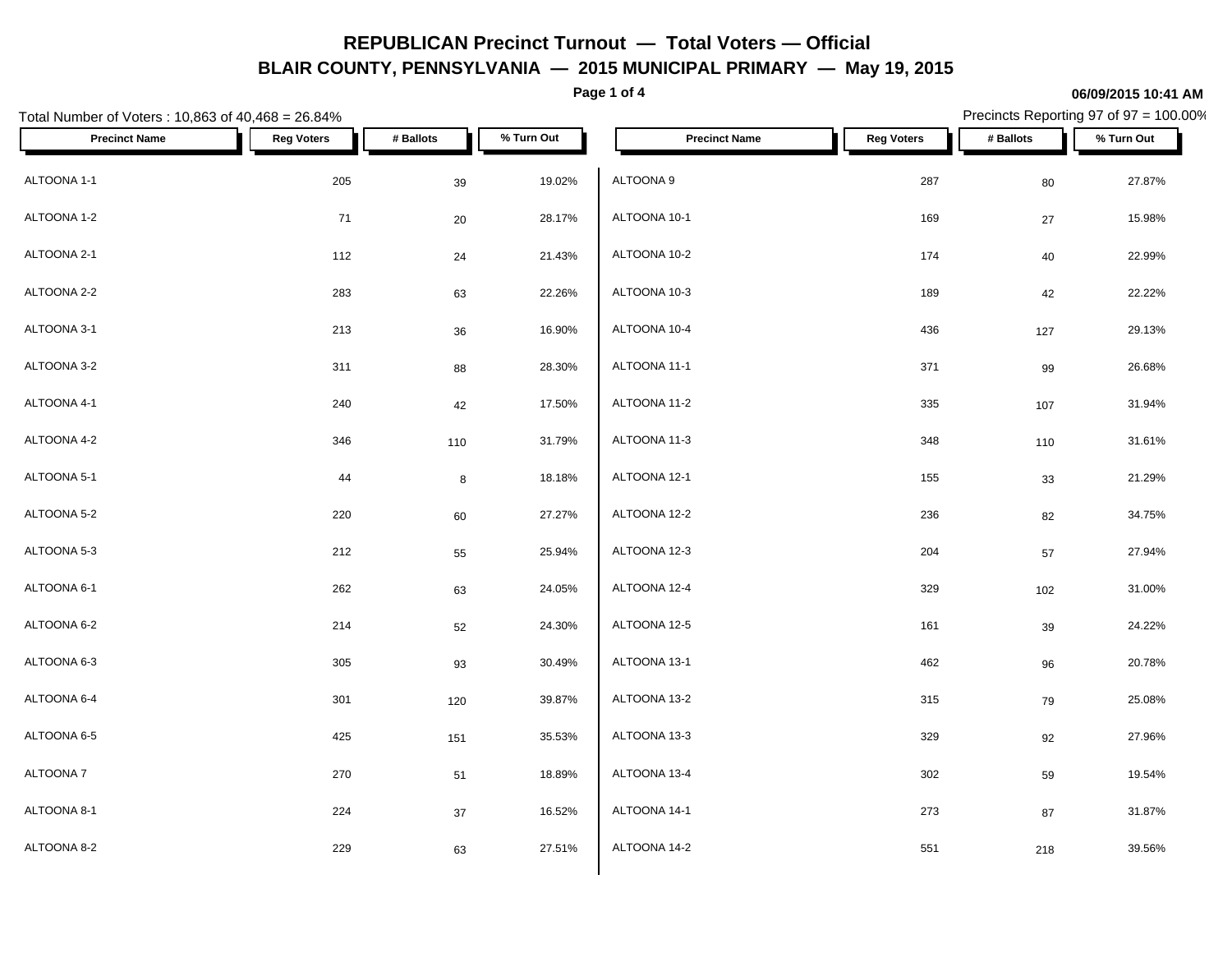**Page 2 of 4**

### Total Number of Voters : 10,863 of 40,468 = 26.84% Precincts Reporting 97 of 97 = 100.00% **Precinct Name Reg Voters # Ballots % Turn Out Precinct Name Reg Voters # Ballots % Turn Out** ALTOONA 14-3 327 97 29.66% GREENFIELD TWP1 490 172 35.10% ALTOONA 14-4 541 32.16% GREENFIELD TWP2 64 28.13% ALLEGHENY 1 899 264 29.37% ALLEGHENY 2 853 261 30.60% HOLLIDAYSBURG 1 ALLEGHENY 3 164 26.83% HOLLIDAYSBURG 2 284 102 35.92% ALLEGHENY 4 406 116 28.57% HOLLIDAYSBURG 3 ANTIS TWP 1 1,061 228 21.49% HOLLIDAYSBURG 4 ANTIS TWP 2  $\begin{array}{ccc} 636 & 139 & 21.86\% \end{array}$  HOLLIDAYSBURG 5 ANTIS TWP 3  $775$   $775$   $159$   $20.52\%$   $HOLIDAYSBURG 6$ BELLWOOD BORO 572 92 16.08% BLAIR - CATFISH 666 152 22.82% BLAIR - E HOLBG 1,278 369 28.87% JUNIATA TWP CATHARINE TWP 332 73 21.99% DUNCANSVILLE 447 145 32.44% FRANKSTOWN TWP1 273 273 97 35.53% LOGAN TWP 3 FRANKSTOWN TWP2 1,552 411 26.48% LOGAN TWP 4 FRANKSTOWN TWP3 **1,603** 512 31.94% LOGAN TWP 5 FREEDOM TWP 1  $390$   $104$   $26.67\%$   $\bigcup$  LOGAN TWP 6 FREEDOM TWP 2  $795$   $162$   $20.38\%$   $LOGAN TWP 7$ GREENFIELD TWP3 576 199 34.55%  $HOLLIDAYSBURG1$  195  $59$  30.26% HOLLIDAYSBURG 3 155 28 18.06% HOLLIDAYSBURG 4 289 127 43.94% HOLLIDAYSBURG 5 294 120 40.82% HOLLIDAYSBURG 6 411 125 30.41% HOLLIDAYSBURG 7 308 143 46.43% HUSTON TWP 558 143 25.63%  $JUNIATA TWP$  and the contract of the contract of the 438  $\hbox{--}76$  and the 17.35% of the contract of the contract of the contract of the contract of the contract of the contract of the contract of the contract of the contrac LOGAN TWP 1 727 181 24.90%  $\textsf{\small LOGAN\,TWP\,2}\qquad \qquad 24.51\%$ LOGAN TWP 3 450 156 34.67%  $\,$  LOGAN TWP 4  $\,$   $\,$  582  $\,$   $\,$  130  $\,$  22.34%  $\,$  $\,$  LOGAN TWP 5  $\,$  611  $\,$  159  $\,$  26.02%  $\,$ LOGAN TWP 6 749 195 26.03% LOGAN TWP 7 277 277 87 31.41%

**06/09/2015 10:41 AM**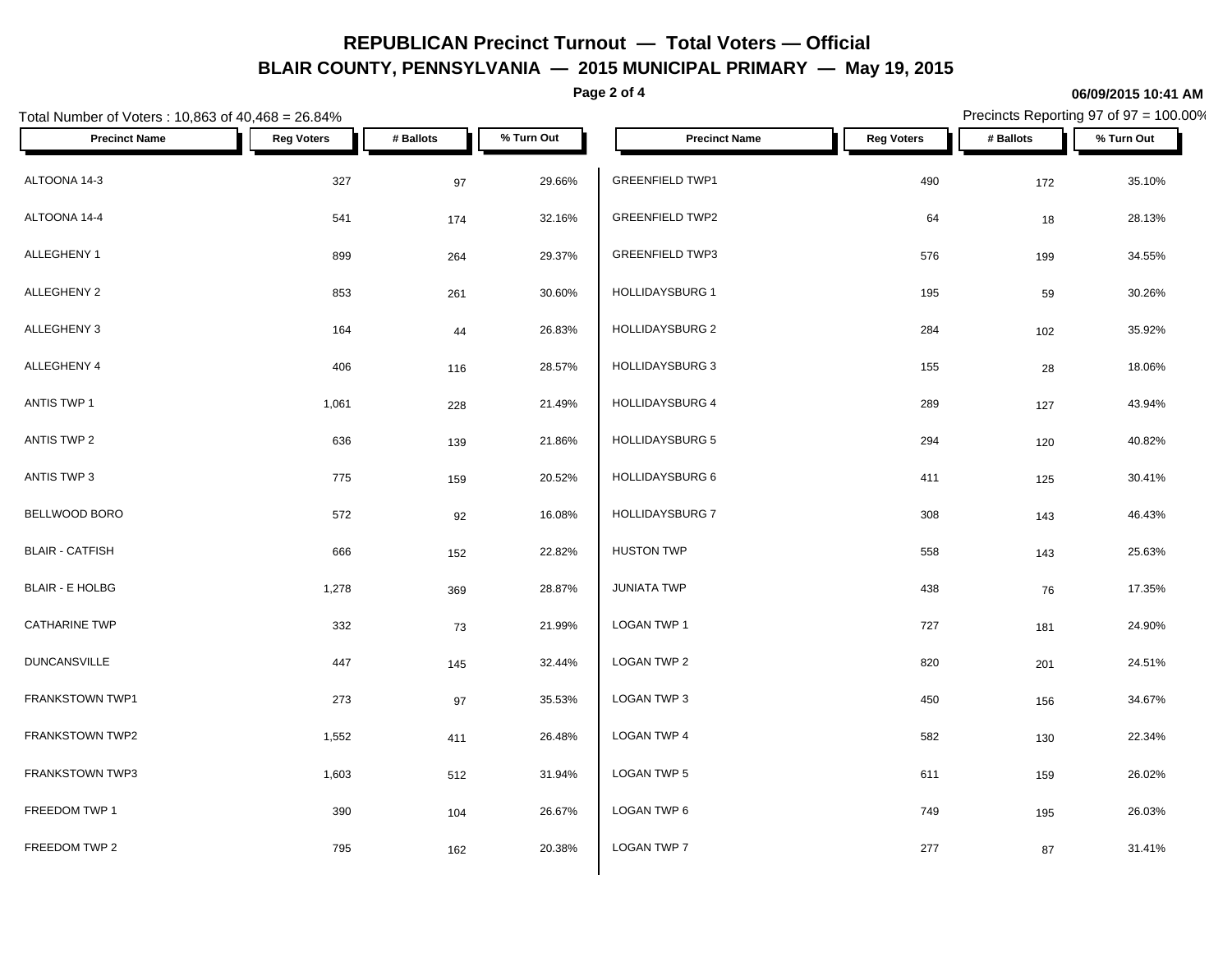**Page 3 of 4**

| Total Number of Voters: 10,863 of 40,468 = 26.84% |                   |           |            |                      | Precincts Reporting 97 of 97 = 100.00% |           |            |  |
|---------------------------------------------------|-------------------|-----------|------------|----------------------|----------------------------------------|-----------|------------|--|
| <b>Precinct Name</b>                              | <b>Reg Voters</b> | # Ballots | % Turn Out | <b>Precinct Name</b> | <b>Reg Voters</b>                      | # Ballots | % Turn Out |  |
| MARTINSBURG 1                                     | 377               | 136       | 36.07%     | WILLIAMSBURG         | 420                                    | 100       | 23.81%     |  |
| <b>MARTINSBURG 2</b>                              | 450               | 134       | 29.78%     | WOODBURY TWP         | 597                                    | $99\,$    | 16.58%     |  |
| NEWRY BORO                                        | 66                | $13$      | 19.70%     |                      |                                        |           |            |  |
| NORTH WOODBURY                                    | 1,138             | 294       | 25.83%     |                      |                                        |           |            |  |
| ROARING SPG 1                                     | 212               | 61        | 28.77%     |                      |                                        |           |            |  |
| ROARING SPG 2                                     | 385               | 124       | 32.21%     |                      |                                        |           |            |  |
| ROARING SPG 3                                     | 293               | 93        | 31.74%     |                      |                                        |           |            |  |
| SNYDER TWP 1                                      | 478               | 86        | 17.99%     |                      |                                        |           |            |  |
| SNYDER TWP 2                                      | 682               | 124       | 18.18%     |                      |                                        |           |            |  |
| TAYLOR TWP                                        | 1,104             | 325       | 29.44%     |                      |                                        |           |            |  |
| TYRONE TWP 1                                      | 346               | 72        | 20.81%     |                      |                                        |           |            |  |
| TYRONE TWP 2                                      | 324               | 64        | 19.75%     |                      |                                        |           |            |  |
| TYRONE BORO 1                                     | 310               | 89        | 28.71%     |                      |                                        |           |            |  |
| TYRONE BORO 2                                     | 202               | 49        | 24.26%     |                      |                                        |           |            |  |
| TYRONE BORO 3                                     | 176               | $27\,$    | 15.34%     |                      |                                        |           |            |  |
| TYRONE BORO 4                                     | 129               | 23        | 17.83%     |                      |                                        |           |            |  |
| TYRONE BORO 5                                     | 186               | 36        | 19.35%     |                      |                                        |           |            |  |
| TYRONE BORO 6                                     | 376               | $97\,$    | 25.80%     |                      |                                        |           |            |  |
| TYRONE BORO 7                                     | 256               | 46        | 17.97%     |                      |                                        |           |            |  |

**06/09/2015 10:41 AM**